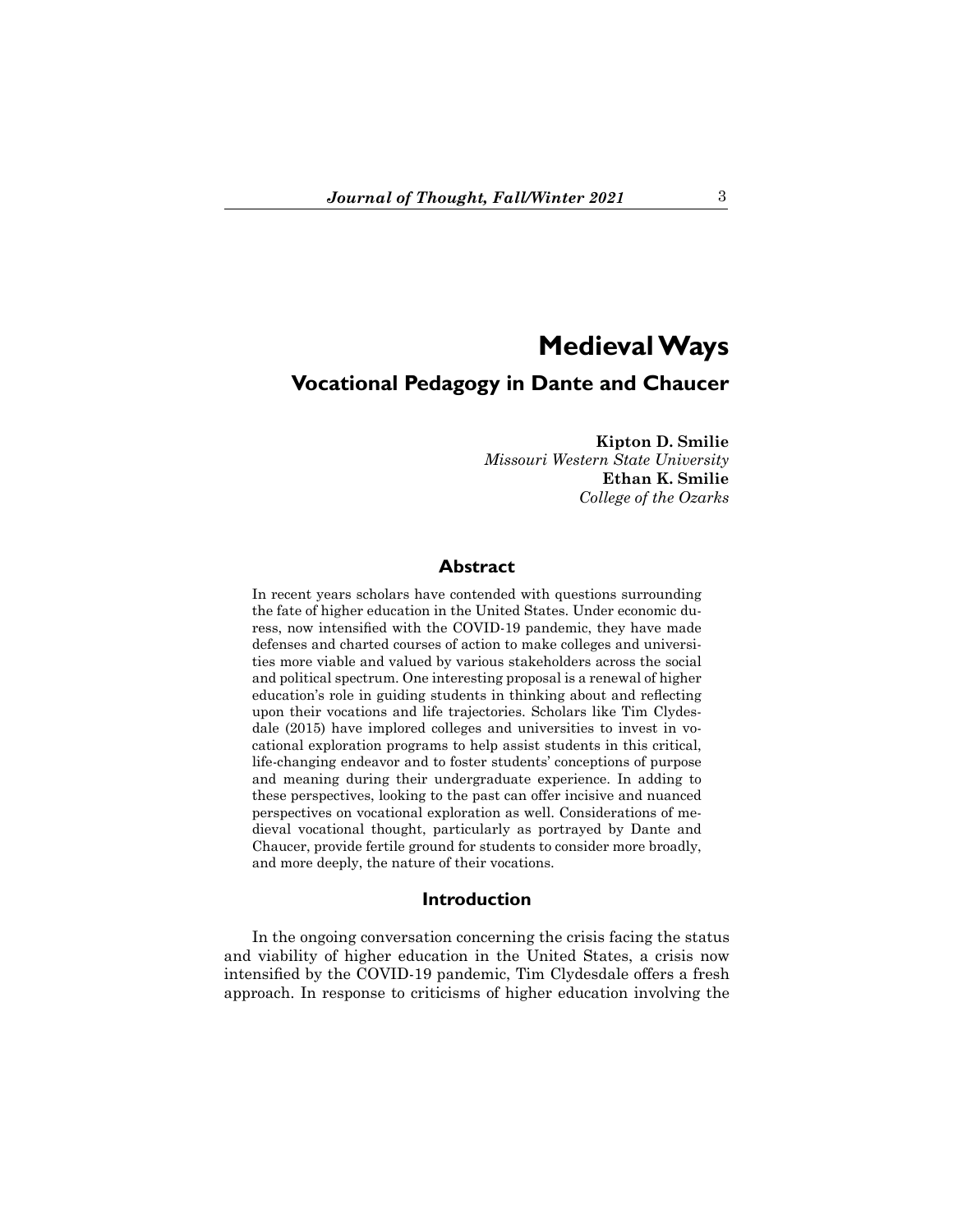astronomical rise of costs and students' lack of preparation for careers (particularly from liberal arts programs), Clydesdale proposes that American colleges and universities return to what was once one of their central tenets: fostering students' vocations. In *The Purposeful Graduate: Why Colleges Must Talk to Students about Vocation*, Clydesdale explains that in earlier eras, higher education was "marked by a coherent theme of creating a meaningful and engaging life, which lauded public service and contributing to the greater good."<sup>1</sup> In the current crisis, Clydesdale argues that a return to focusing on students' vocation and purpose can revitalize institutions today. Graduates who are afforded the time and space during their undergraduate years to consider and explore their calling in life will be better able to make meaningful contributions in their careers and in public life. As Clydesdale explains, in order "to maintain their autonomy and core structure," colleges and universities need to provide "intentional and systematic assistance to students in identifying talents, clarifying values, and developing the grit that will sustain them on the long path to productive, global citizenship."<sup>2</sup> By engaging students in questions of vocation, institutions in higher education can serve, once again, an integral role in contributing to students' sense of meaning and well-being, helping, in turn, to alleviate current and persistent critiques levied against them.

The conflict in American higher education between liberal and vocational education has been present for most of its history.<sup>3</sup> Today the debate has branched out into a more multi-faceted conception of "vocation" that goes beyond narrow career preparation and into additional realms and responsibilities of students' lives. Clydesdale contends that the "new strategy" he offers is part of a current strand of discourse taking place regarding the crisis afflicting higher education.<sup>4</sup> Other scholars are examining the role of institutions in helping students explore and understand their sense of personal and professional purpose. Many of these scholars, in line with Clydesdale, consider this unique role of institutions particularly important in this tumultuous and troubled era in higher education. Many of these works have been in response to scholars and other stakeholders who have sounded the alarm concerning higher education's vulnerabilities in public perceptions. In *Academically Adrift: Limited Learning on College Campuses*, Richard Arum and Josipa Roksa present strong empirical evidence, through standardized tests, surveys, and transcript information, that college students show no marked improvement in academic skills after two years of coursework.<sup>5</sup> These skills include reasoning, writing, and critical thinking, all skills most people assume are strengthened in college classrooms. These results, naturally, instigated much debate and con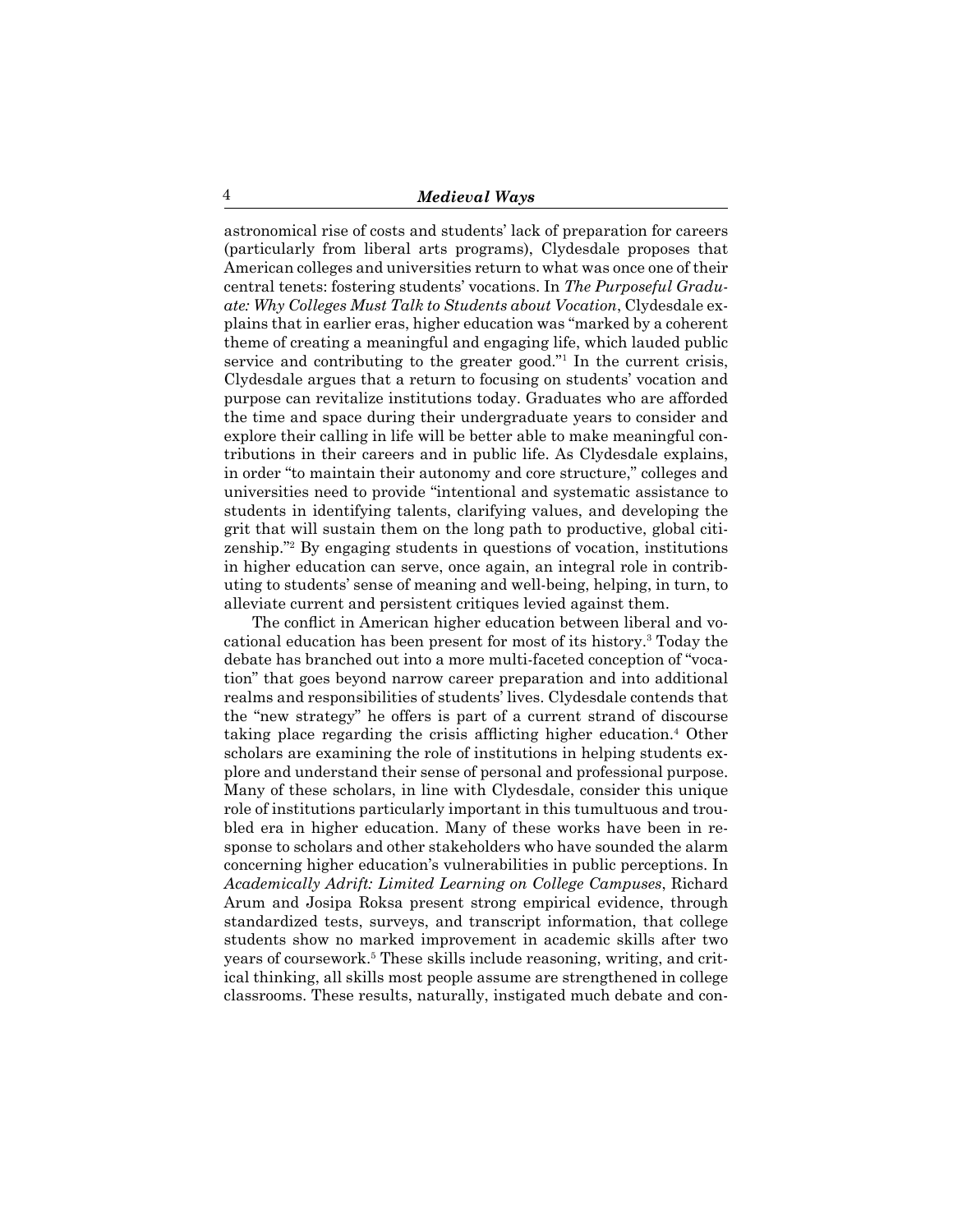sternation; if higher education institutions cannot fulfill their primary function, why must they continue to be funded or even exist? Scholars, in response, have offered various proposals aimed at rebuilding institutions' academic responsibilities in light of their perceived feeble performances. Richard Keeling and Richard Hersh, in *We're Losing Our Minds: Rethinking American Higher Education*, also present evidence that institutions are not effectively instilling the academic skills they promise to students.<sup>6</sup> Keeling and Hersh argue that, to rebuild the academic standing of colleges and universities, institutions need to focus more on robust learning experiences outside of the classroom. A more intentional approach to teaching and learning across campus and through co-curriculum programs is vital, argue Keeling and Hersh, for higher education to fulfill its academic promises and potential. In *College: What It Was, Is, and Should Be*, Andrew Delbanco provides a defense of liberal education through its unique ability to ask the questions and provide the space for students to consider what constitutes a meaningful life. Such considerations, according to Delbanco, are critical in a global economy fueled with rapid technological progress.<sup>7</sup> Using a narrower focus, Alexander W. Astin, Helen S. Astin, and Jennifer A. Lindholm, in *Cultivating the Spirit: How College Can Enhance Students' Inner Lives*, present evidence that students who grew both religiously and spiritually during their undergraduate years also had better, more-enriching experiences academically and socially on their campuses.<sup>8</sup> With these results, the authors ask if institutions should place more focus on spiritual growth in order to improve outcomes for students in other components of their undergraduate experience.

As Clydesdale notes, his work contributes to this conversation regarding different approaches that institutions can take to revitalize their purposes and methods. As more scholars proposed that institutions place a more intentional focus on engaging students with meaning and purpose within their undergraduate experience, in the classroom, and elsewhere on campus, Clydesdale embarked on a large-scale, mixed-methods study concerning vocation and purpose-based education on religiously-affiliated colleges and universities across the country. The Lilly Endowment Inc. provided funding to 88 institutions to "develop programming that would foster campus conversations about questions of meaning and purpose, and in particular their religious underpinnings, which is the theology of vocation."9 Clydesdale and his research team, using a variety of different methodologies, studied 26 of these institutions, ranging from research universities in large cities to small liberal arts colleges in rural areas. The level of religious-affiliation also varied widely: some institutions were religious in name only,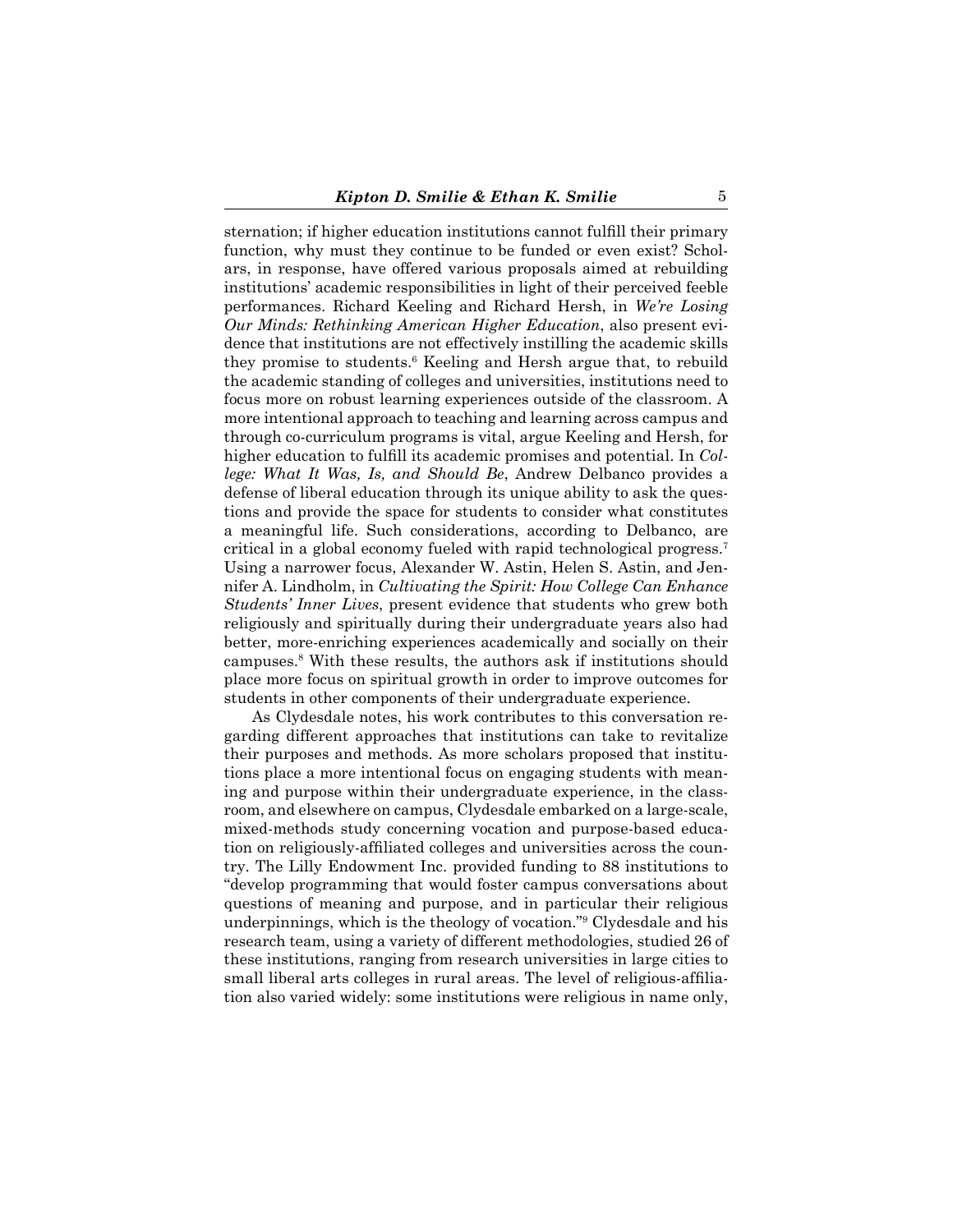while religious experiences centered student and institutional life on other campuses. Clydesdale finds compelling evidence that these exploration of vocation programs benefited students, faculty, staff, and institutions as a whole. Based on his results, Clydesdale argues that when institutions "meaningfully engage their organizational histories to launch sustained conversations with students about questions of purpose, the result is a rise in overall campus engagement and recalibration of postcollege trajectories that set graduates on journeys of significance and impact."<sup>10</sup> Even though the study only included religious-affiliated colleges and universities, Clydesdale is sanguine about versions of these exploration of vocation programs at state institutions too. These colleges and universities, even under different guidelines, can "begin with engaging questions, with stories of meaningful journeys by individuals and institutions, and keep theological and spiritual content in descriptive and historical forms."11 It is this "new strategy" that Clydesdale offers to revitalize higher education.

Clydesdale ultimately documents the positive benefits that accrue for various stakeholders when institutions create and foster exploration of vocation programs in a directed way. These exploration programs, like the participating institutions themselves, varied widely in the manners in which they operated and in the support offered by administrators, faculty members, and staff personnel. To help prompt and encourage students to think about questions of vocation and meaning in their lives, some institutions adopted campus-wide initiatives, such as retreats and offices on campus providing time and space to talk with faculty, staff, and other students. Other institutions focused more on classroom instruction by developing seminar courses specifically focused on questions of vocation and also by encouraging all instructors to incorporate content and inquiries involving meaning and purpose into all courses. Some intuitions placed focus on vocation exploration outside of campus through mentored internships and service-learning opportunities. Even with the diversity of these different vocational exploration programs, all ultimately aimed to prompt and encourage students to explore questions of meaning as they began preparing for their lives beyond campus. Students, for the most part, benefited greatly from participation in these programs, particularly in being prompted to identify their own talents and skills and in identifying the needs of others. Many appreciated the time and space, along with acquiring a vocabulary, to reflect on purpose with faculty and staff members who shared stories of their life trajectories in pursuing their own vocations. These vocational exploration programs fostered a sense of community and camaraderie on campus held in common by multiple stakeholders.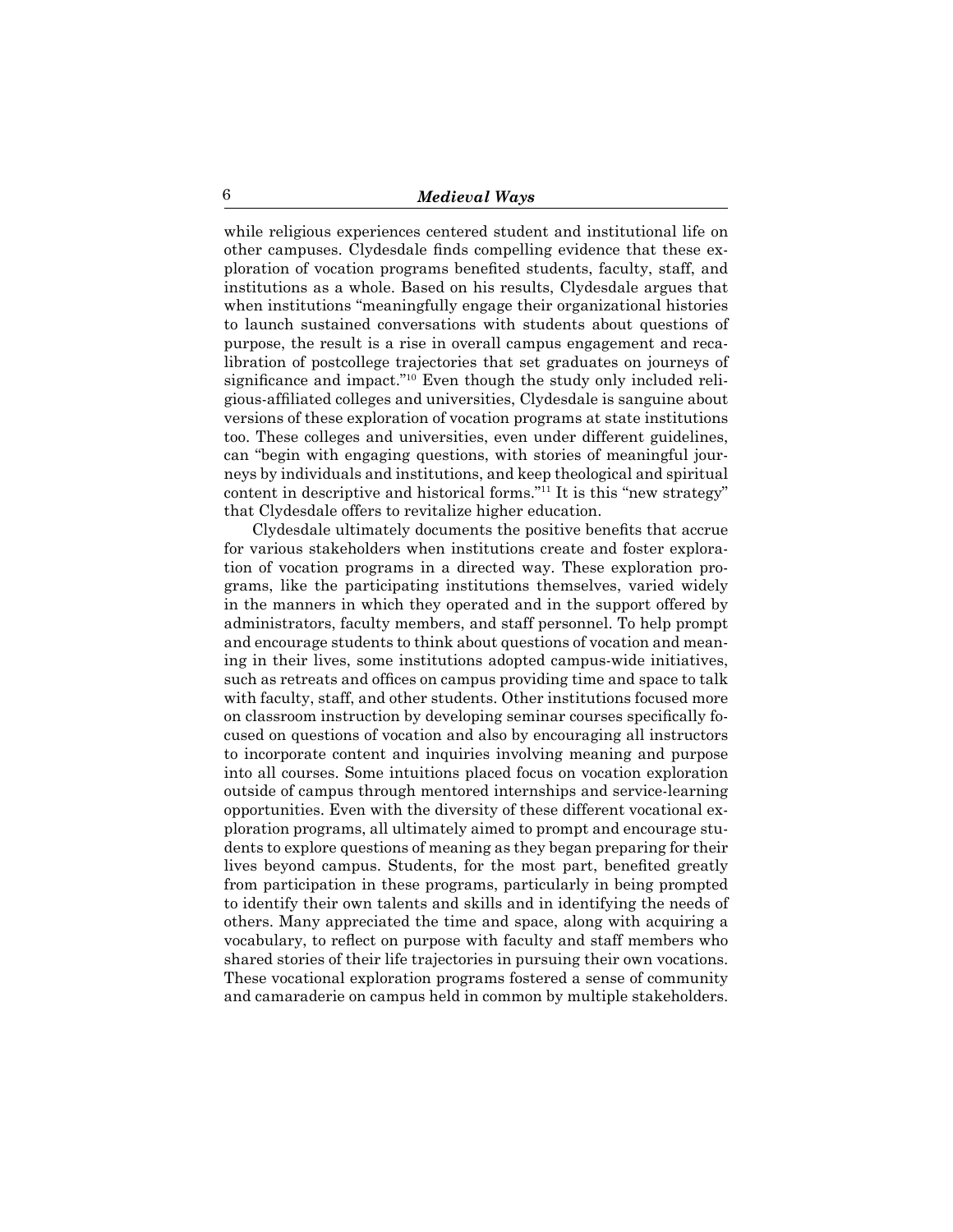Along this line, and perhaps of most interest to those concerned about the economic viability of higher education today, Clydesdale found that these vocational exploration programs "possessed notable retention effects"12 for students in these participating institutions. He notes that there is "nothing inherently retention-related about purpose exploration," as "its retention effects lie in its community-building effects."13 Such evidence, though limited, should at least garner the attention of those both inside and outside academia, as student retention plays a major role in the budgetary concerns of colleges and universities.

As Clydesdale admits, providing students this time and space in which to explore questions of meaning and vocation is actually a return to the past, when institutions placed more concerted focus on them. Clydesdale's argument is that this particular return to the past is crucial as students today are facing a dynamically changing world, with seemingly all-encompassing opportunities and challenges. While Clydesdale recommends this specific return to the past in higher education in the U.S. in recognizing the importance of engaging with the concept of vocation, it is also worth considering if other reflections on vocation in the past can add to the conversation about its importance on college and university campuses today.14 Can other ideas and frameworks concerning vocation from the past assist students, faculty, staff, administrators, policymakers, and parents in thinking about these issues today? We contend that the predominate culture of the western medieval world, so vastly different than today's, yet marked by consistent attention on and examination of vocation and its integral role in leading a meaningful life, offers just such a framework.

In particular, two of the greatest poets of this age, Dante and Chaucer, examine questions of vocation and meaning valuable for higher education today. Dante's *Divine Comedy* and Chaucer's *Canterbury Tales* serve as effective lenses through which to view both medieval and contemporary conceptions of vocation. Largely, both poets are thoroughly "medieval" (and Christian) in their portrayals of vocation, so their vibrant and representative depictions are sufficiently divergent from today's to serve as a fruitful source of comparison of the theoretical and practical differences in conceiving vocation then and now.15 Despite their orthodoxy, however, the poets are not uncritical of contemporaneous thinking about vocation, nor do they shy away from raising perplexing questions and problems about such thinking. Both their willingness to pry into such issues as well as their success in uncovering significant deficiencies should inspire contemporary scholars both to further investigate contemporary notions of vocation and to consider what medieval insights can be valuable in today's discussion.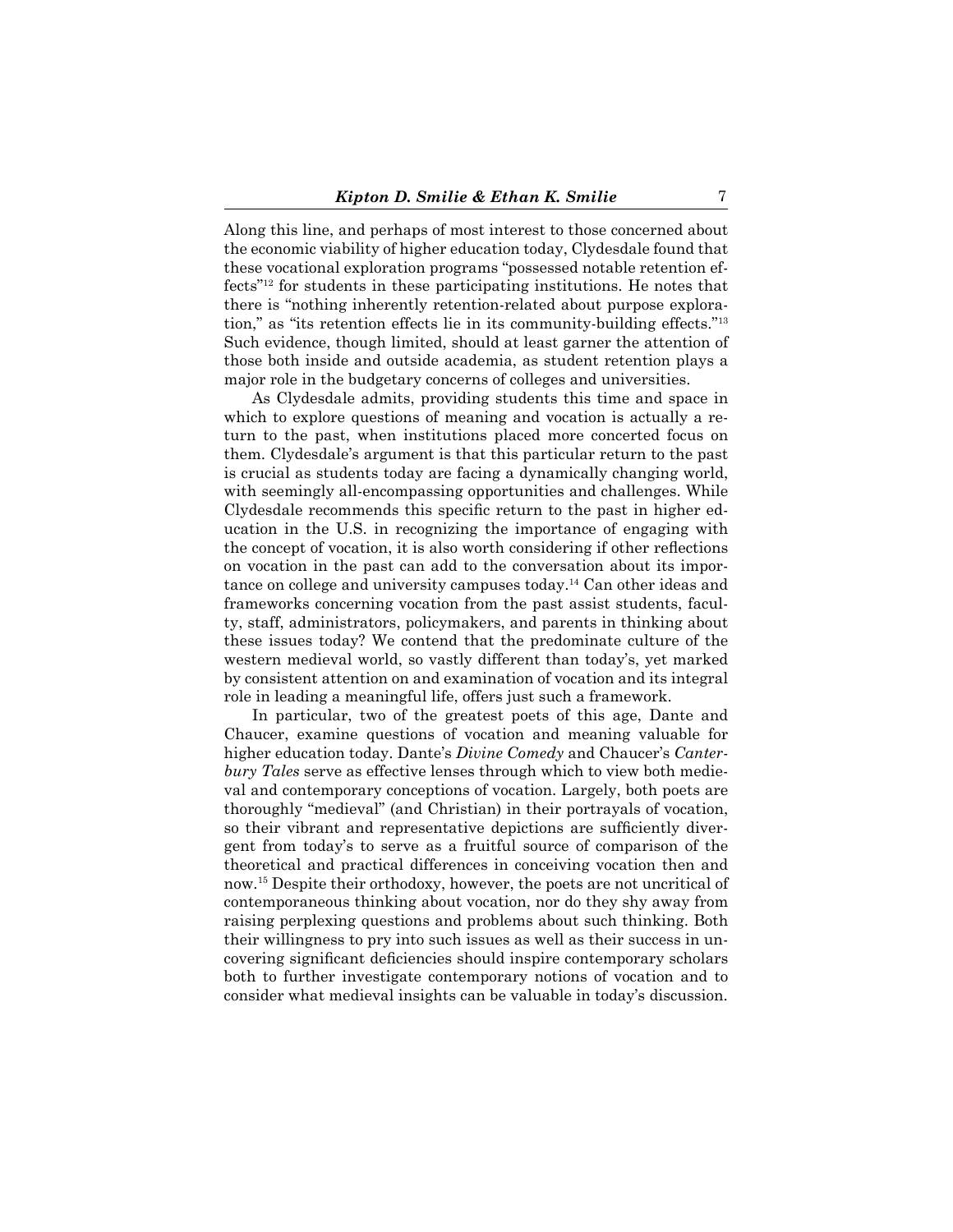## **Universal Vocation**

In what is likely the most "medieval" aspect of their vocational thinking, Dante and Chaucer indicate that all people have a divinely instituted vocation, and their portrayal of this general call takes the form of a metaphor: in their respective poems, Dante and Chaucer (and the other pilgrims the latter depicts) are travelers on their way. The poets are utilizing both the Christian conception of The Way, who in biblical terms is Jesus Christ, and also the well-established notion (at least as old as Augustine) that this life is a pilgrimage. As Egeus puts it, when consoling his son Theseus in Chaucer's Knight's Tale, "This world nys but a thurghfare ful of wo, / And we been pilgrymes, passynge to and fro."16 One's pilgrimage is not merely to St. Thomas à Becket's shrine at Canterbury Cathedral, but toward the Heavenly Jerusalem, where Dante ends up at the conclusion of the *Paradiso*. While nonetheless admitting, and intricately describing, the multitudinous byways that people use to stray off the true path, both poets indicate that it is a matter of one's vocation that one is to be on the Way. That is, one is *called* to be on the Way. And this is not just true of the pilgrim-Dante and the pilgrim-Chaucer, who are the main characters of their respective poems. All people, Dante and Chaucer claim, are called to be on the way.

In the case of the *Divine Comedy*, Dante depicts himself receiving this call. Though often read in excessively allegorical terms (especially in undergraduate classrooms), the character Dante-the-Pilgrim is clearly a specific individual: he is the Florentine poet who was born in 1265 and is now 35 years old, he is the lover who is enthralled with Beatrice, and he is the patriot who is soon be exiled for the rest of his life. He is a real sinner who has was wandered off the path and who is called to return to it. Nevertheless, Dante-the-Pilgrim is also an everyman figure. The opening of the poem suggests as much: Dante-the-Poet begins, "In the middle of the journey of our life, I came to myself in a dark wood, for the straight way was lost."17 He is midway on *our* life's [*nostra vita*] journey. This is the journey to Heaven that all people are on, and, as indicated in the poem's second canto, it is a pilgrimage that all, like Dante-the-Pilgrim, though perhaps not quite so spectacularly, are called to supernaturally.

In Dante's specific case, it is a rather exalted chain of command that brings him his marching orders: the Blessed Virgin Mary—St. Lucy—Beatrice—Virgil. The call Dante receives ultimately stems from and leads toward divinity, but this chain of command also reveals that any person's call to pilgrimage is the result of merely human, natural sources as well. Virgil, and all he represents (poetry, pagan philoso-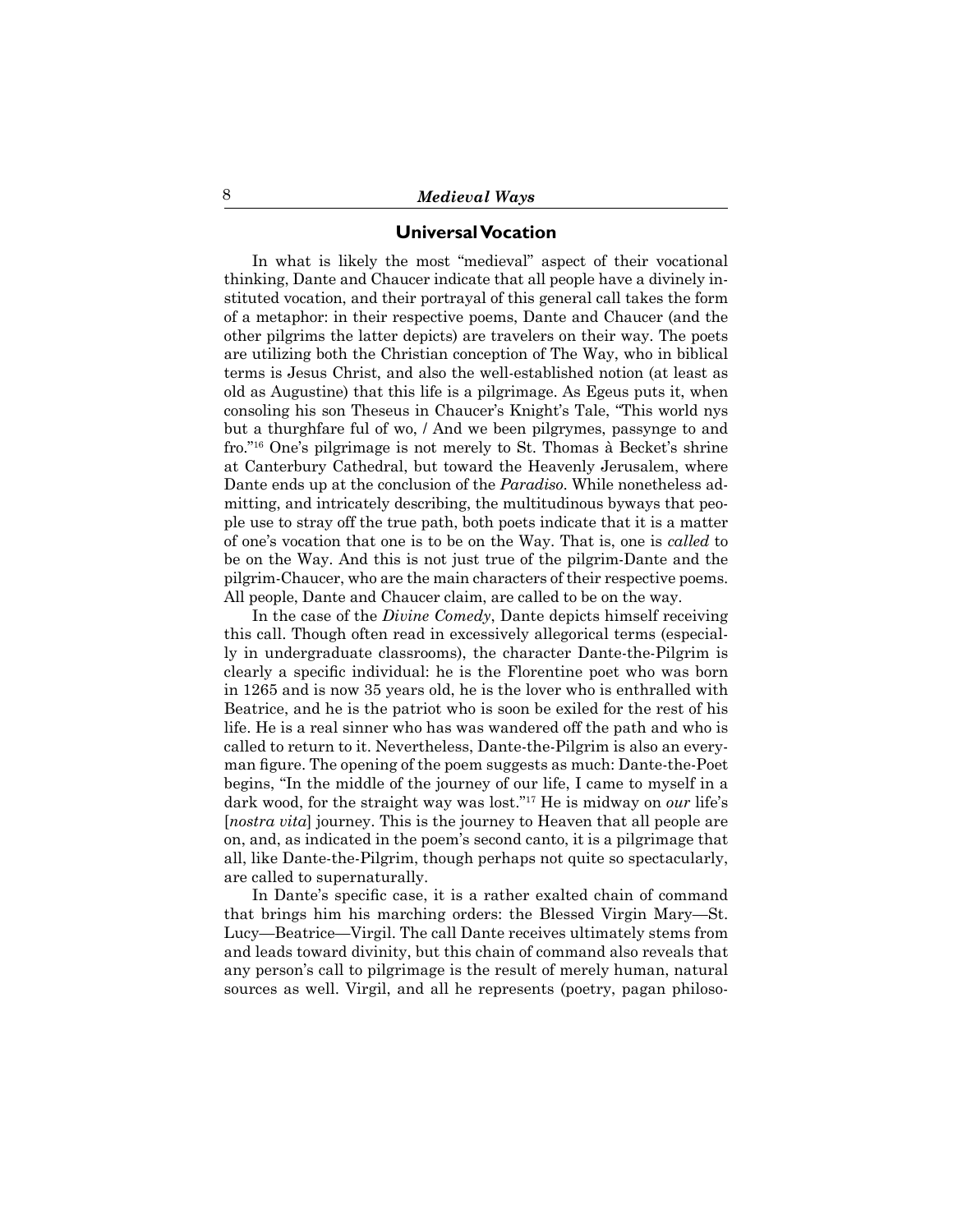phy and learning, natural intellect, etc.), is among the means by which Dante is called. Indeed, Virgil is chosen specifically because Beatrice knows the appeal and authority Virgil holds in Dante's eyes. As depicted in the *Comedy*, one's vocation is a universal, supernatural call that utilizes specific natural means.

Chaucer portrays the nature of the universal calling in the first 18 lines of the Prologue to the *Canterbury Tales*:

Whan that Aprill with his shoures soote The droghte of March hath perced to the roote, And bathed every veyne in swich licour Of which vertu engendred is the flour; Whan Zephirus eek with his sweete breeth Inspired hath in every holt and heeth The tendre croppes, and the yonge sonne Hath in the Ram his half cours yronne, And smale foweles maken melodye, That slepen al the nyght with open ye (So priketh hem Nature in hir corages), Thanne longen folk to goon on pilgrimages, And palmeres for to seken straunge strondes, To ferne halwes, kowthe in sondry londes; And specially from every shires ende Of Engelond to Caunterbury they wende, The hooly blisful martir for to seke, That hem hath holpen whan that they were seeke.<sup>18</sup>

These famous lines are full of callings, including calls to the sub-human world. May flowers are being called up by April showers. Crops are being called up by the Spring's West Wind. Mother Nature is calling birds to select their mates. These are all natural, normal, seasonal, unconscious callings. These callings are all *ordinary*—in the sense that they are *ordained*—all are following what one might call the Laws of Nature and Nature's God. And it is no different when Chaucer moves from the "when's"—*whan that Aprill*, *whan Zephirus*—to the "then" of line 12. That is, it is merely a normal, ordinary, ordained part of life that folk desire to go on pilgrimages—as normal as flowers growing and birds singing. And every calling described up through line 14 is universal: *all* flowers, *all* crops, *all* birds, and *all* humans. All are called. But like Dante, Chaucer moves quickly from the universal calling to the specific individuals called. All people desire to go on pilgrimages. Specifically, though, English people (it does not matter who—from any shire—all of them) journey to Becket's shrine at Canterbury. And even more specifically, after the first 18 lines of the General Prologue, Chau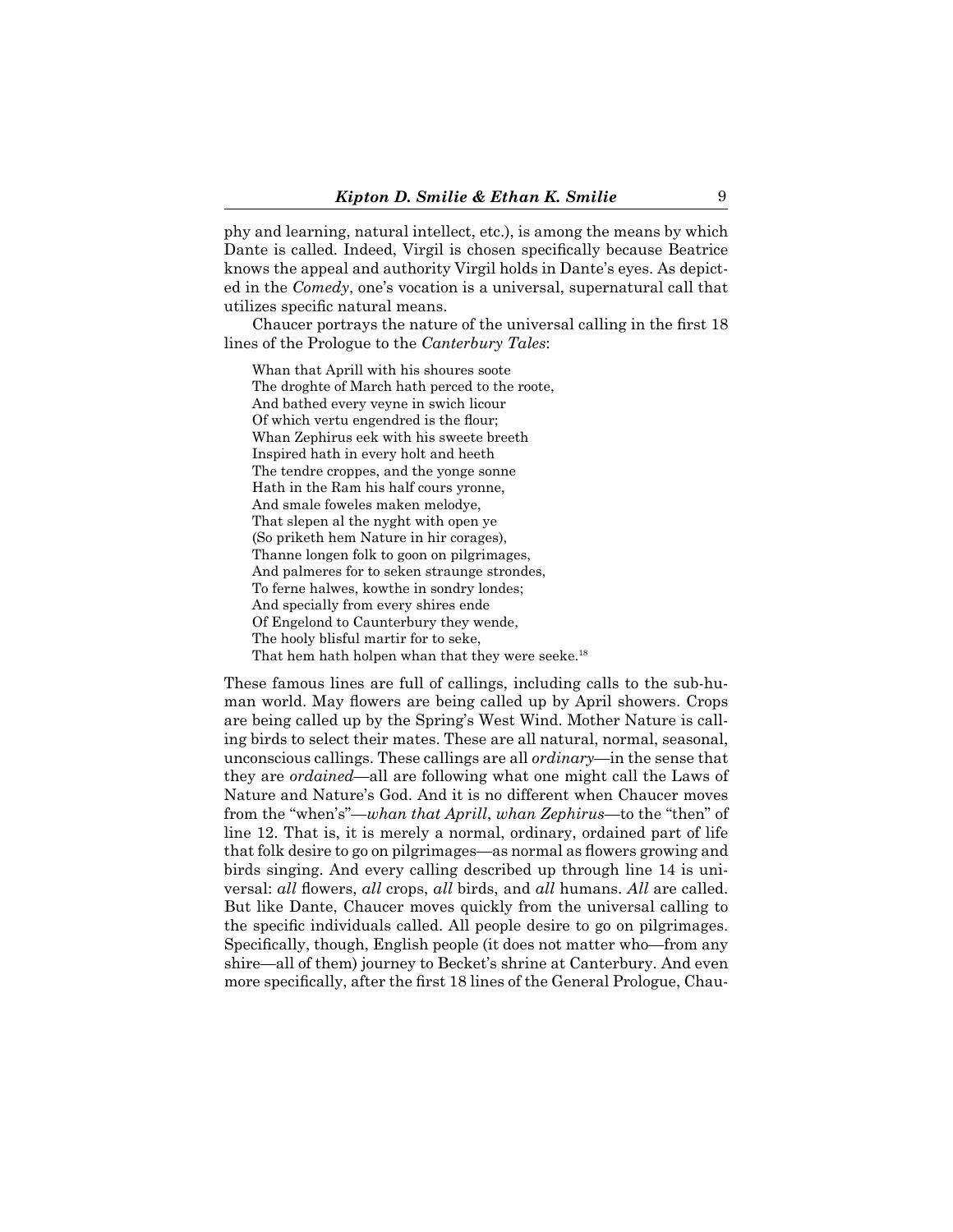cer describes that on a specific day in a specific place—Southwark—in a specific building—the Tabard Inn—a specific group of thirty English pilgrims are gathered. Like with Dante, vocation is a universal, supernatural call that is manifested in specific, ordinary ways.

The frames of both poems suggest that each particular person is called on this pilgrimage. All are specifically called to the universal Christian vocation. All share in this vocational status of pilgrim. While the Middle Ages provided a setting in which at least in one sense vocation was universal and inextricably connected to religion, such an adherence to a ubiquitous, transcendental call to vocation does not exist in today's culture. This lack of a universal sense of vocation serves as Clydesdale's impetus for colleges and universities to fill this void. Without this guidance, college students often find themselves aimless, or, as Arum and Roksa say, these students are "adrift" in the transition between college and the real world. Delbanco explains that today "too many colleges are doing too little to help students cope with this sense of uncertainty."19 In contrast to the Middle Ages, Clydesdale points out that "while living in this postmodern world offers many advantages, a major disadvantage is the fact that it assigns individuals the task of navigating life's purpose amid ever-churning seas of meaning."20 With this lack of a transcendental call for many college students, Clydesdale argues that "universities and their graduates have also flooded the globe with knowledge that, absent purpose, has left many adrift in informational seas and lacking purposeful direction."21 Of course, college students can seek out other avenues in which to consider their own vocations, particularly through relationships and conversations with family members and friends, or from larger movements, such as serving various social justice causes. But, as Clydesdale implores, this search can and should be supported and, if needed, initiated by colleges and universities. While globalization and other economic factors are changing traditional life trajectories, along with fundamental changes to family structures and religious practices, the search for vocations for today's college students is far-removed from the medieval world inhabited by Dante and Chaucer. While for most colleges, certainly public ones, there is no going back to the transcendental call for meaning and purpose provided in the western Middle Ages, such a void should probe us to think deeper about from where and from whom young people are called for vocations today. Without this guidance, Clydesdale, with others, fears that they will consistently lead "lives marked by consumerism, civic disengagement, and anomic morality."22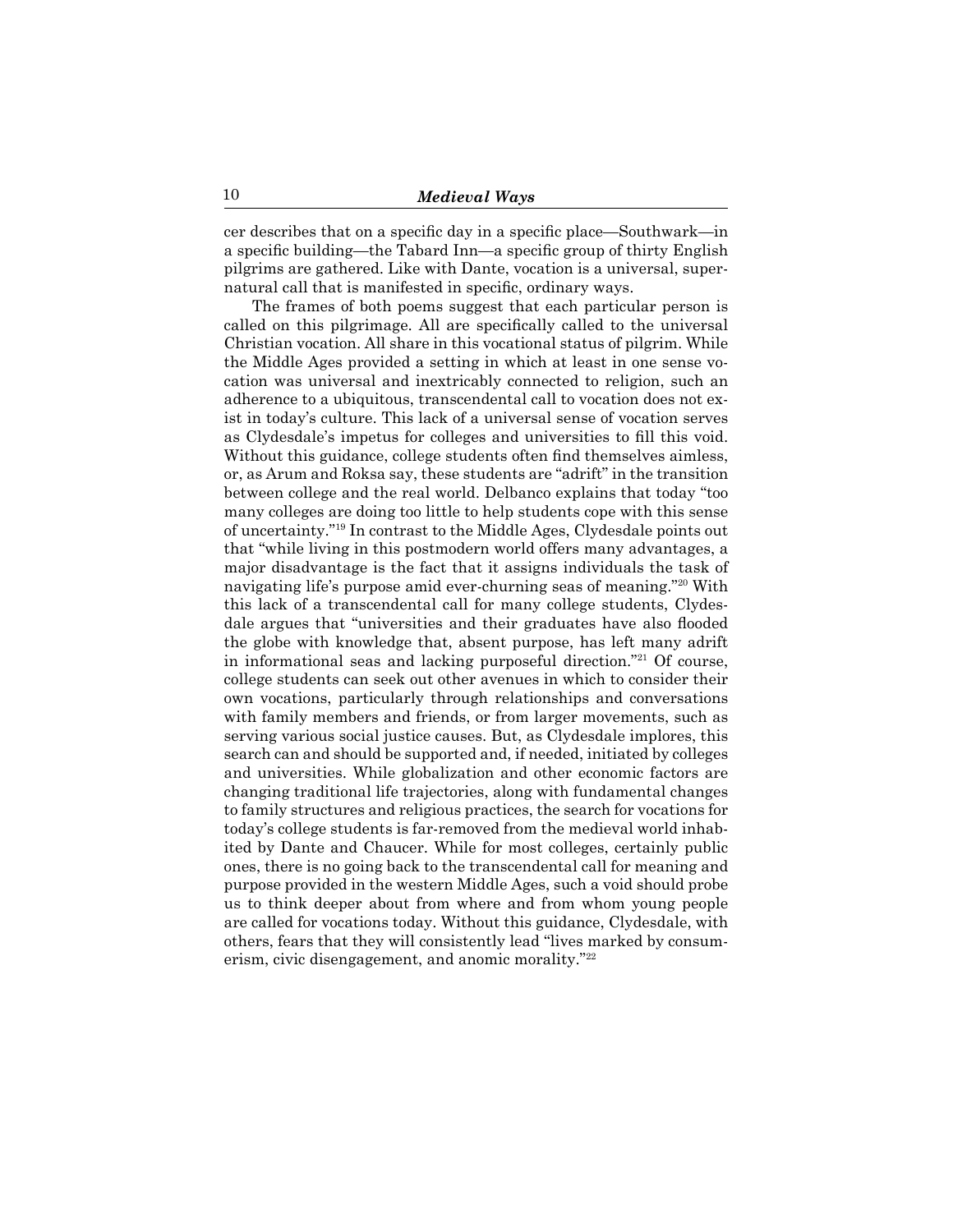### **Particular Vocations**

Dante and Chaucer, alongside the universal calling to be a Christian, also indicate that each person has a particular vocation or, more likely, vocations. Both poets themselves lived out various additional vocations. Besides following their Christian call, both obviously lived out their poetic calling as well as several others.

Dante, in his adolescence and early manhood, was a soldier and politician, and he lived out a political calling, even when during the last decades of his life he was exiled from Florence. He continued to serve as a counselor to Florence via letters; he also addressed epistles full of advice to various kings, emperors, and cardinals. During most of his exile, he served in various advisory and ambassadorial roles to the noblemen who served as his patrons. Indeed, his political exile opened up what he conceived as his prophetic calling that is borne out his epistles, his prose and poetry, and his service to his patrons.

Chaucer, also, lived out various vocations beyond the general call of Christian and the particular call of poet. Like Dante, he was a soldier and heavily involved in political life, holding a number of governmental jobs. He was an esquire of the king's household, an ambassador of the king, the controller of customs, justice of the peace, a member of Parliament, the clerk of the king's work (in charge of building and repair at ten royal residences), and a forest official. Add to these various duties both poets' call to married life and fatherhood, though both are rather reticent about family life, especially Dante, who has so much to say about Beatrice, but nothing about his wife, Gemma.

The characters both poets portray are no different in that they possess various and multiple vocations. Dante fills hell, purgatory, and heaven with poets, philosophers, churchmen—especially popes—husbands and wives, monks and nuns, soldiers, kings, politicians, disciples, and angels. Chaucer, as Dryden famously said, displays "God's plenty," by which he meant that Chaucer displays the full range of human types, and this includes a wide spectrum of vocations.<sup>23</sup> Many of the pilgrims' callings can be classified within what were contemporaneously known as the "Three Estates": those who pray, those who fight, and those who dig. For instance, the monk, prioress, friar, and parson are members of the first estate; the knight and his squire the second, and the Plowman representative of the third. But there are plenty of callings that do not easily fit into any of those.<sup>24</sup> The emerging merchant class, for instance, including the miller and the guildsmen are not really members of what was traditionally described as the third estate. And the Clerk, seemingly a sort of perpetual student, and no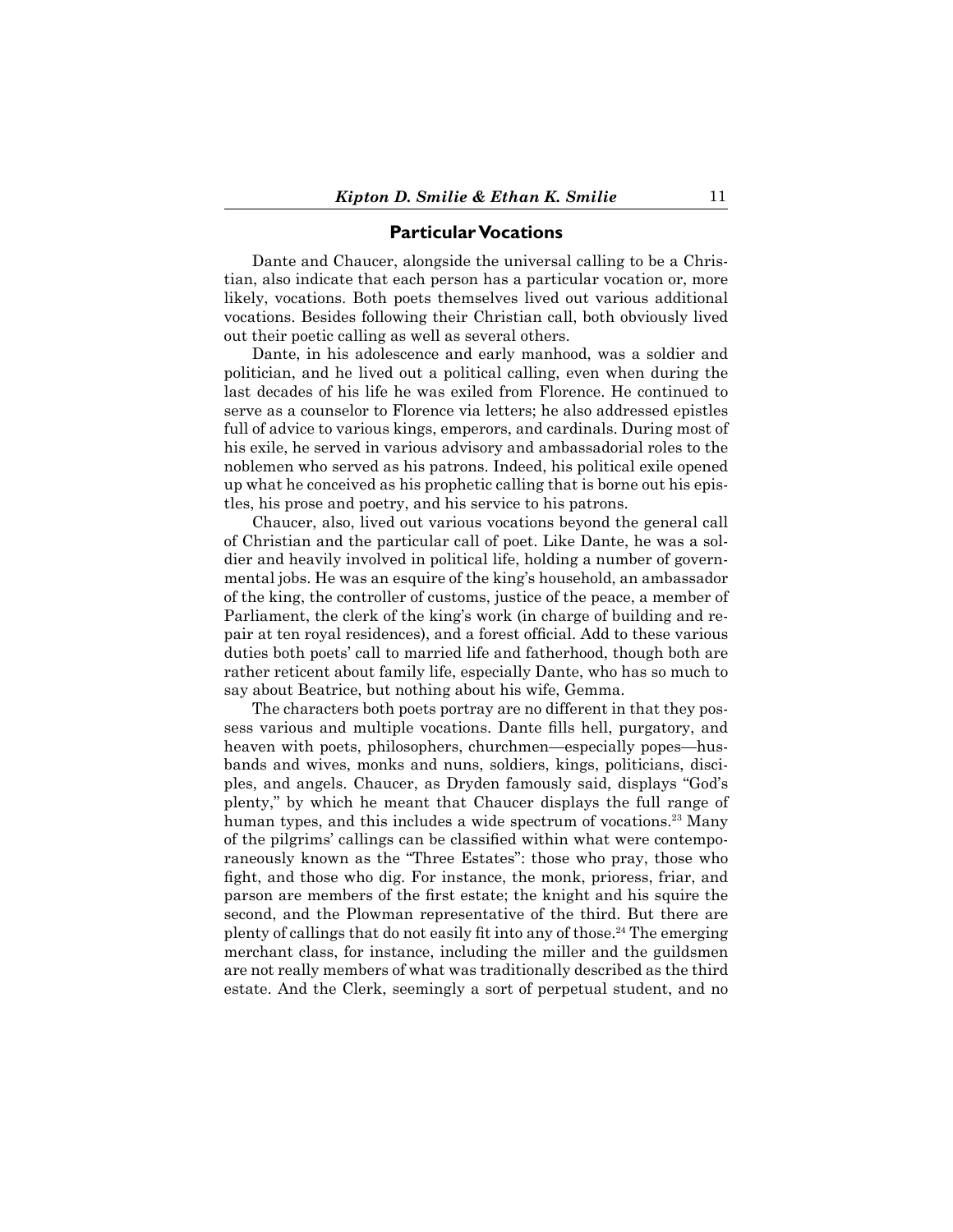doubt, as his title indicates, a cleric, may fit better in what we today would call academia rather than the first estate. Regardless of how one classifies each pilgrim's vocation, after finishing the General Prologue one might have a similar perception of the various particular vocations as one does after completing the *Inferno*: it does not look good for many of them. No pilgrim seems to fare well besides the Knight, Parson, and Plowman, and perhaps the Clerk, and plenty of modern criticism has found fault with even the so-called "ideal" figures.

As both poets portray the spectrum of particular vocations held by all in addition to their general Christian pilgrim vocation, the reader is well-situated to ask if any vocation is better than another. Are some vocations more suited to the heavenly pilgrimage? An obvious medieval answer would seem to be the religious vocations. At times, indeed, we use the term "vocation" today in just this sense, as a special calling to be a minister or priest, or monk or nun, devoted to God's service. In the Middle Ages, a vocation of the first estate was undoubtedly seen as a higher calling. In his portrait of the Parson, Chaucer describes the pilgrim's ideal qualities and actions (and contrasts them to what was apparently more typical of actual priests), and he concludes: "if gold ruste, what shal iren do? / For if a preest be foul, on whom we truste, / No wonder is a lewed man to ruste."25 Those called to the "religious life" are of more noble metal than the rest of humanity. Clearly, the religious life is a higher calling. Nonetheless, one does not need to read much of the General Prologue to see that holding a religious vocation does not ensure sanctity—witness the Friar and Monk, for instance. And it seems likely that the Canon, a cleric who comes upon the Pilgrims as they are getting near to Canterbury toward the end of the *Tales*, but who shamefully runs off, is the only one for whom the reader has no hope of his salvation, of his arriving at either Canterbury Cathedral or the Heavenly Jerusalem. Though the expectations are higher for those called to the religious life, Chaucer acknowledges that they can rust, and corruption of the best is the worst.

Dante also privileges religious vocations. In fact, this is most clearly seen as he condemns those who hold them.26 In one of the first poetically fitting punishments he witnesses—that of the avaricious and prodigal clashing against one another—he is amazed by the number of clean-shaven heads he sees, that is, of clergymen. He asks Virgil, "Master, now explain to me what people this is, and if these tonsured ones to our left were all clerics."27 To which Virgil responds, "These were clerics, who have no hairy covering to their heads, and popes and cardinals, in whom avarice does its worst."28 This is one of the few sources of wonder that ceases quickly for Dante, as time and time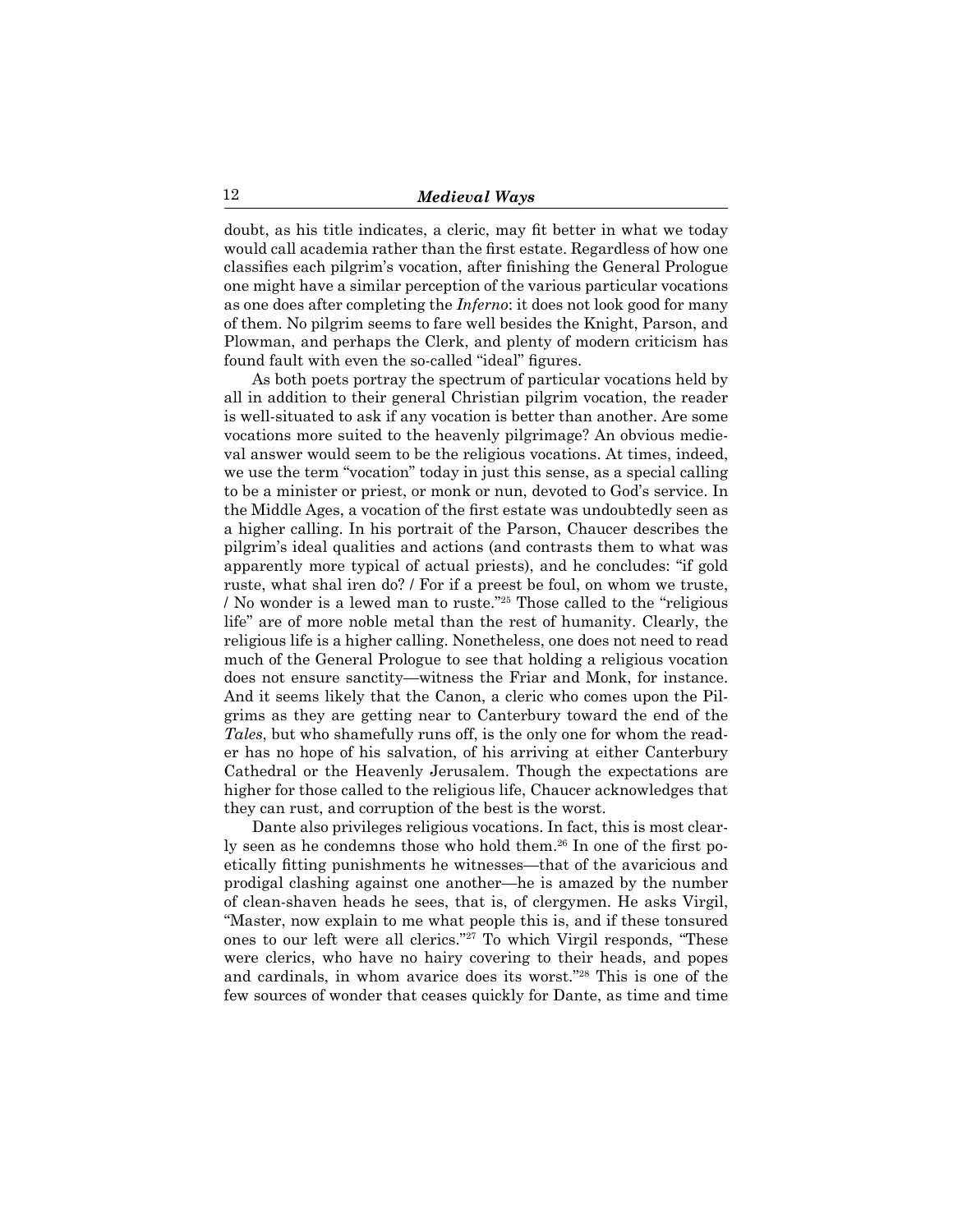again in his descent through hell he meets prominent churchmen. The simonists in the third pocket of the eighth circle of hell are a special point of emphasis for those with a religious vocation, as simony is typically a clerical sin. It is the buying and selling of spiritual things, which could include acts such as charging for sacraments or buying church offices and positions. Among the simonists, Dante gives one of his angriest speeches during Canto 19 of the *Inferno*, in which he condemns Popes Nicholas III, Boniface VIII, and Clement V (the latter two before they are even dead). And this condemning speech is echoed later in Heaven by a blushing St. Peter, and even Beatrice becomes pale upon hearing Peter's words.29 Like Chaucer, Dante nonetheless sees the clerical state as the highest calling. During a conversation with Pope Nicholas III, Dante denounces simonists, claiming that he would "use still heavier words"—how, it is not easy to imagine—but that he is "forbidden by [his] reverence for the highest keys, which [Nicholas] held in happy life."<sup>30</sup> A similar meeting occurs on the fifth terrace of Mount Purgatory. Upon meeting the once-avaricious but now-repentant Pope Adrian V there, Dante bows down to him. Adrian commands him to rise, calling him a "fellow-servant" and quoting Matthew 22:30: "When the dead rise again, there is no marrying and giving in marriage; they are as the angels in heaven are."<sup>31</sup> The notion here is that, likewise, when the dead rise again, there will be no popes, no clergy, no laity. In the afterlife, at least, there will no longer be a vocational hierarchy.

In this life, in which Dante and Chaucer do suggest a vocational hierarchy exists, the vocations and estates other than those who pray are nonetheless afforded dignity. Those not called to the religious life, those who fight and dig, and sell, and build, and teach, and do everything else, they too are instruments for God, though of a different, and baser, metal—iron, not gold. As the Wife of Bath explains in a slightly different context: "For wel ye knowe, a lord in his household, / He nath nat every vessel al of gold; / Somme been of tree, and doon hir lord servyse"32; in other words, a wide variety of lay vocations are useful and necessary, and all fit within the universal hierarchy of the three estates, all ideally serving the universal Christian vocation. As such, all types of particular vocations are nonetheless susceptible to corruption. All estates and vocations can rust, as we witness the miller, reeve, and shipman of the General Prologue, and as Dante depicts the corruption among poets, soldiers, and kings besides clerics. All that being said, however, one should not lose sight of what was mentioned earlier—that corruption of the best is the worst—so any debasement of a lay vocation will never be as perverse as that of a religious vocation.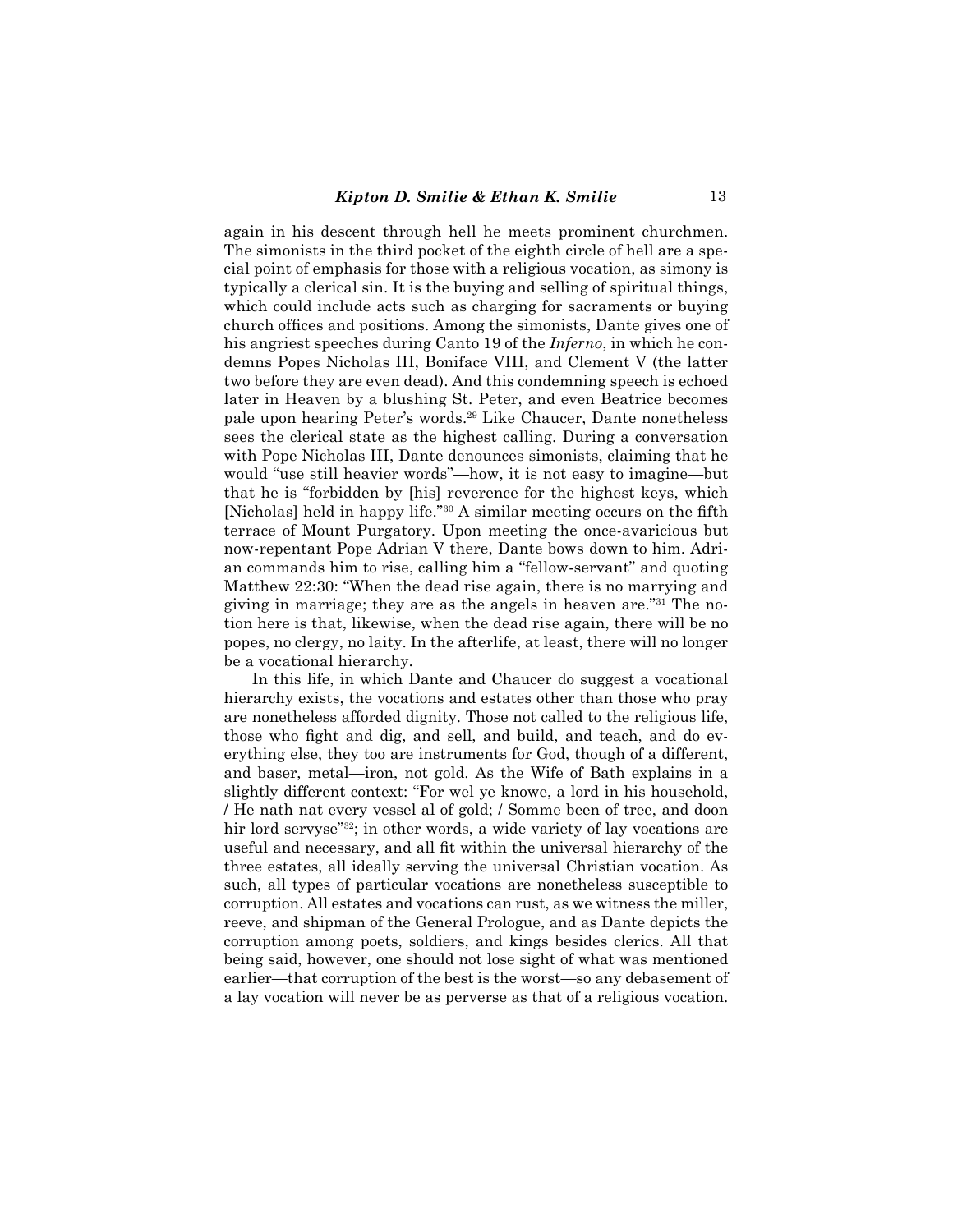Dante and the blessed in heaven show particular disdain for sinful clerics, especially popes.

A hierarchy of particular vocations different than that illustrated by Dante and Chaucer exists today. In fact, it is probably more accurate to say that hierarchies of particular vocations exist, as there is no universal, general vocation that would provide a standard by which to judge the relative merits of particular vocations (as there was in the medieval Christian worldview of Dante and Chaucer). A few different vocational hierarchies appear to be in place for students to consider today. In all likelihood, economics determines the most prevalent contemporary hierarchy. Many students choose a life trajectory devoted to preparing for lucrative careers, often in business or medicine. Such a choice makes financial sense, particularly in an era of economic upheaval and the rising cost of a college education. What might be termed a social justice hierarchy is also prevalent, as students assess the merits of prospective careers, in non-profits, education, and in other service organizations, based on the level of impact they will have on their local and global communities, and, in fact, many may gain more interest due to recent events in the U.S. Though less often considered, a religious hierarchy is still viable for some students, particularly in religious institutions, as they can prepare for different ministerial roles. Of course, based on the aforementioned concerns raised by Clydesdale and others about the lack of value and meaning guidance provided by colleges and universities, we may question how much guidance students receive within their navigation of the different vocational hierarchies. It is important to recognize that these vocational hierarchies are often implicitly chosen by students and/or externally imposed on them, whether by parents or societal pressures to conform to a certain kind of lifestyle. Looking to the past for other considerations of vocational hierarchies, such as through Dante and Chaucer, supports Clydesdale's plea for colleges and universities to offer intentional exploration of vocation programs to make these often implicit decisions more explicit.

Even though the sense of vocation is larger than a person's career path, careers still play a significant role in a person's search for meaning and purpose. Most individuals in the Middle Ages had little agency in choosing a career path: for the most part, males would take up the trade of their fathers, and females would learn the domestic arts from their mothers. The notable exception is religious vocations, which, largely, could be pursued by all (and which may explain Chaucer and Dante's frequent depictions of clerics who are not dispositionally suited to their religious callings). Today, however, college-age students have much more freedom in starting down a career path of their choosing.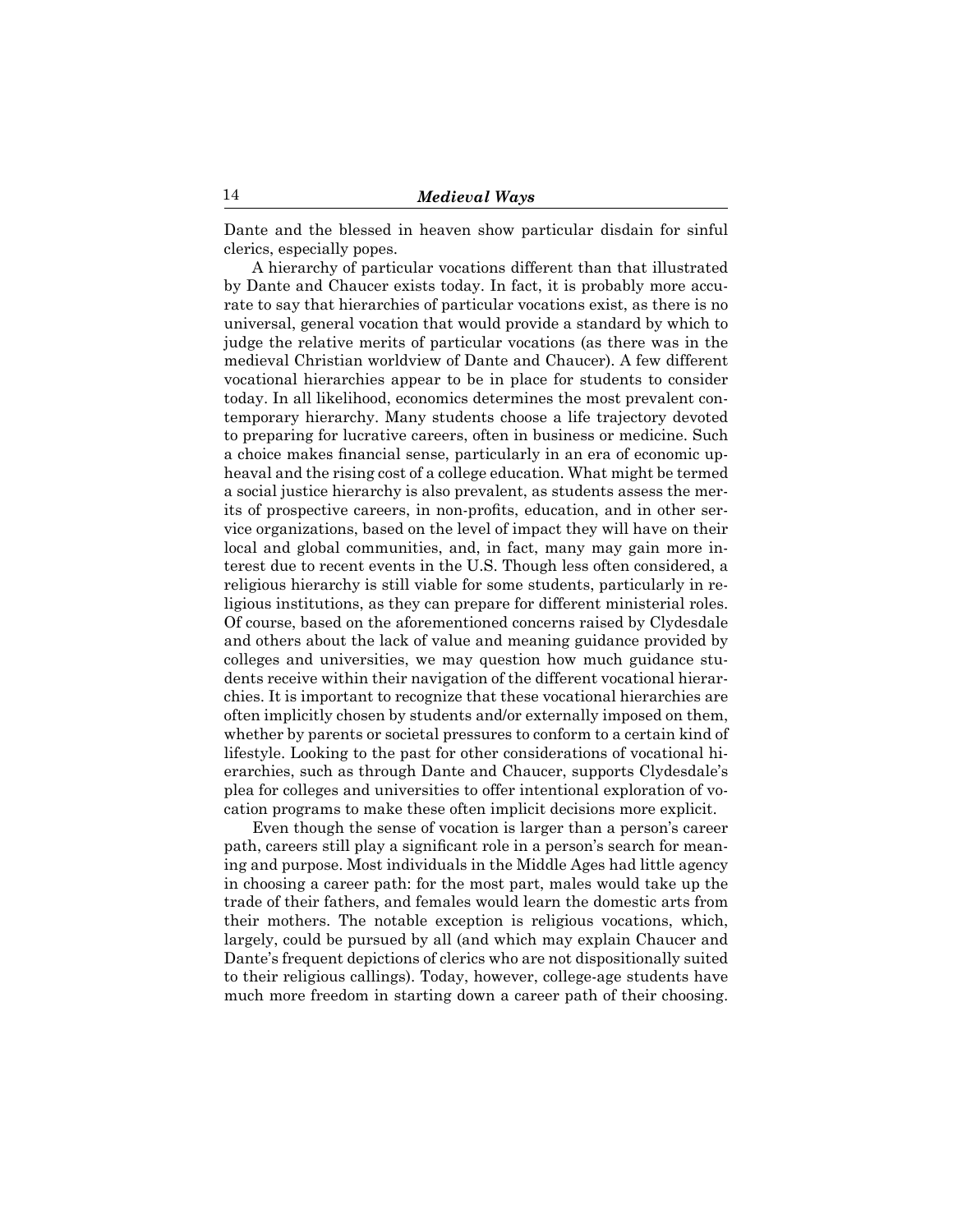As we often tell elementary students, they can be anything they want to be. Concomitant with such seemingly-limitless possibilities is the angst of making these decisions. Today's college students are presented with a plethora of options, and pressures, to choose a career path. Some college students may feel pressure from parents to choose a career path that is well-paying, others may choose a profession that fits their social justice inclinations, others may choose based on a religious calling, while others still may choose a profession that is glorified in television shows and movies. Though restrictive, the medieval conceptions of general and particular vocations were clearly defined and painstakingly defended. At the very least, colleges and universities can do more in providing guidance on career paths that fit students' dispositions and personalities, in particular by encouraging students to identify the possibly-implicit standards by which they are evaluating their future careers, and to acknowledge other standards by which they could so.

Such guidance is critically needed on today's university and college campuses, as examples abound of individuals who pursue career paths because of their financial rewards but are miserable within them. Likewise, we often encounter individuals in careers who do not fit their dispositional qualities. These seemingly endless choices and pressures were not faced by individuals in the Middle Ages, illuminating a critical void that needs to be filled intentionally by colleges and universities. If, as scholars maintain today, colleges and universities need to guide students in considerations of what constitutes an "informed and enriched human life,"<sup>33</sup> then guidance on career-choices, centered on vocational considerations, needs to be offered as well. As these scholars at present warn, the void in purpose exploration education on college campuses potentially creates dire consequences. Without a serious consideration of vocation, meaning, and life trajectories, students may find themselves pursuing careers and ways of life that do not fit their values or skill sets.

## **Avocations**

As suggested above, Dante and Chaucer indicate that all vocations can be corrupted, that, as the Wife of Bath knows, there are various ways of "wandrynge by the weye."<sup>34</sup> There are various ways to vacate to vacation—from one's vocation. What is the cause of such vacations? The easy medieval answer is fallen humanity. But Dante offers an additional answer in the voice of Charles Martel, whom he meets in the Sphere of Venus in heaven. When answering Dante's question about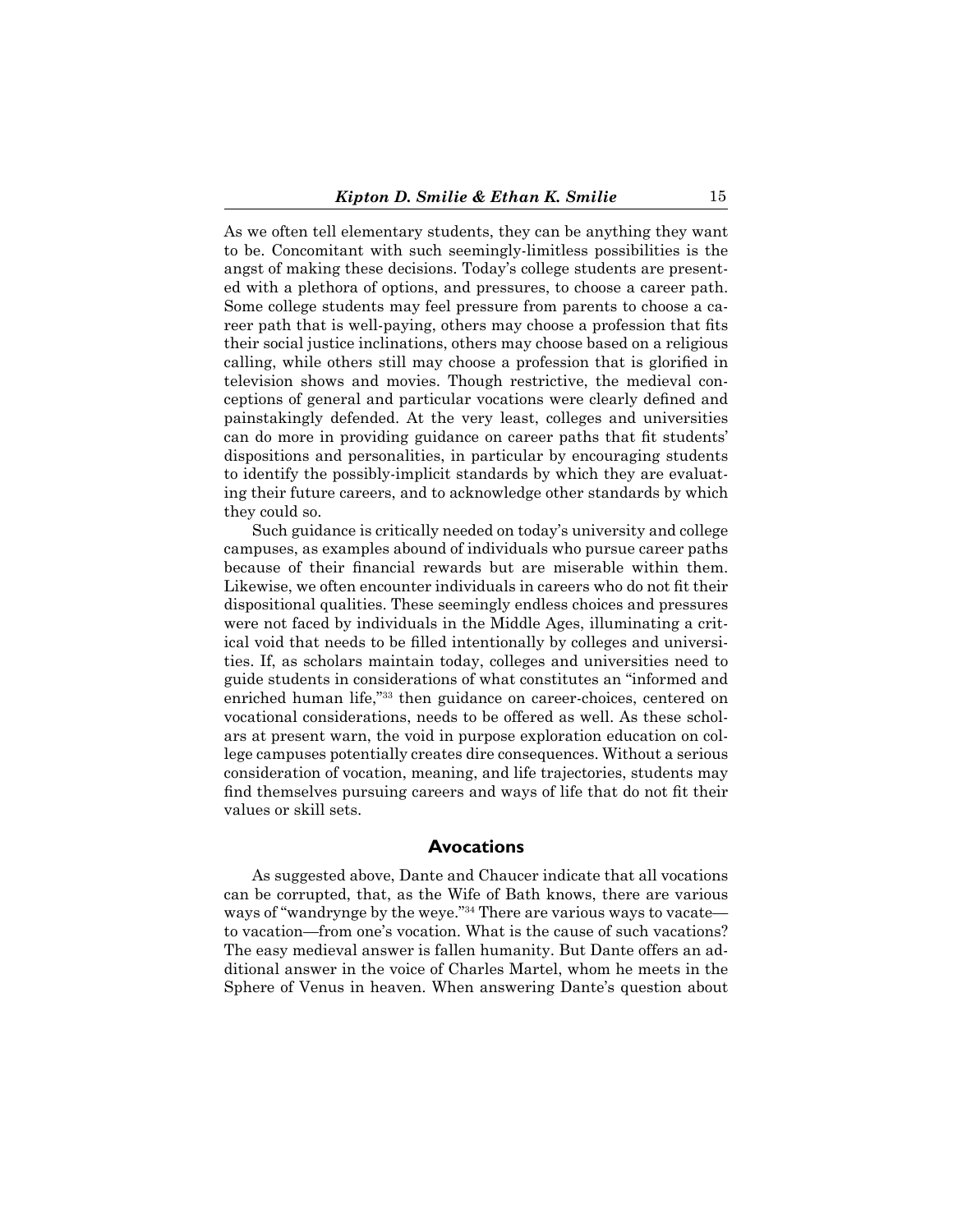how good fathers can beget evil sons, Charles comments on the diverse nature of vocations as well as mis-pursued vocations, their avocations. He begins by noting that there could not be citizens if "people d[id] not live differently through different callings."35 Deducing from this (Aristotelian) principle, he goes on to argue, "your different effects must have different roots: hence one is born Solon, another Xerxes, another Melchisedech, and another the one [Daedalus], who flying through the air lost his son."36 Nonetheless, Charles laments, in Dante's day, people "force into religious life a man born to gird on the sword" and "make a king of one who prefers words: therefore your course strays from the path."<sup>37</sup> Charles assumes that a distribution of labor is necessary for a functioning society, with people called to various vocations, such as rulers, priests, and artists. He also assumes that some are forced or persuaded into pursuing calls they are not fit for. Such are more prone to corrupt a legitimate and good calling if it is not truly their calling. What Charles describes still seems frequent for today's students, particularly when their parents encourage them to pursue fields of study that will yield them lucrative jobs, but jobs that they are not dispositionally suited for. Certainly, there can be dire social ramifications of the young being led to avocations. Dante describes numerous wolves in prominent church positions who jeopardize their flocks because they are not suited to be shepherds. Nonetheless, Dante indicates that pursuing an avocation is not sufficient to merit hell. In the third canto of the *Paradiso*, Dante meets two nuns—Piccarda Donati (Dante's sisterin-law) and the Empress Constance—both of whom were called to be nuns but later left religious life—more and less willingly. Both, nonetheless, were saved and are now blessed in heaven.

We suspect that some of Chaucer's pilgrims are not dispositionally suited for their vocations. For instance, neither the Monk nor the Prioress seem fit for a religious vocation. Nonetheless, especially given Chaucer-the-Pilgrim's live and let live attitude in the General Prologue, it is difficult for us readers to despair of the salvation of either one. The general call of Christian pilgrim (and repentance and God's mercy), both poets seem to conclude, trumps any particular vocation or avocation. Of course, without such a general call today, many students face much angst in choosing and pursuing different life trajectories and vocations. Today's decisions on vocations and careers, of course, are nowhere near as final as those in the Middle Ages, as many individuals change careers multiple times. Such decisions today, too, are not often thought to produce the eternal consequences that marked vocational paths in the Middle Ages. Even so, students face much angst and worry in choosing which life trajectories and vocations to pursue,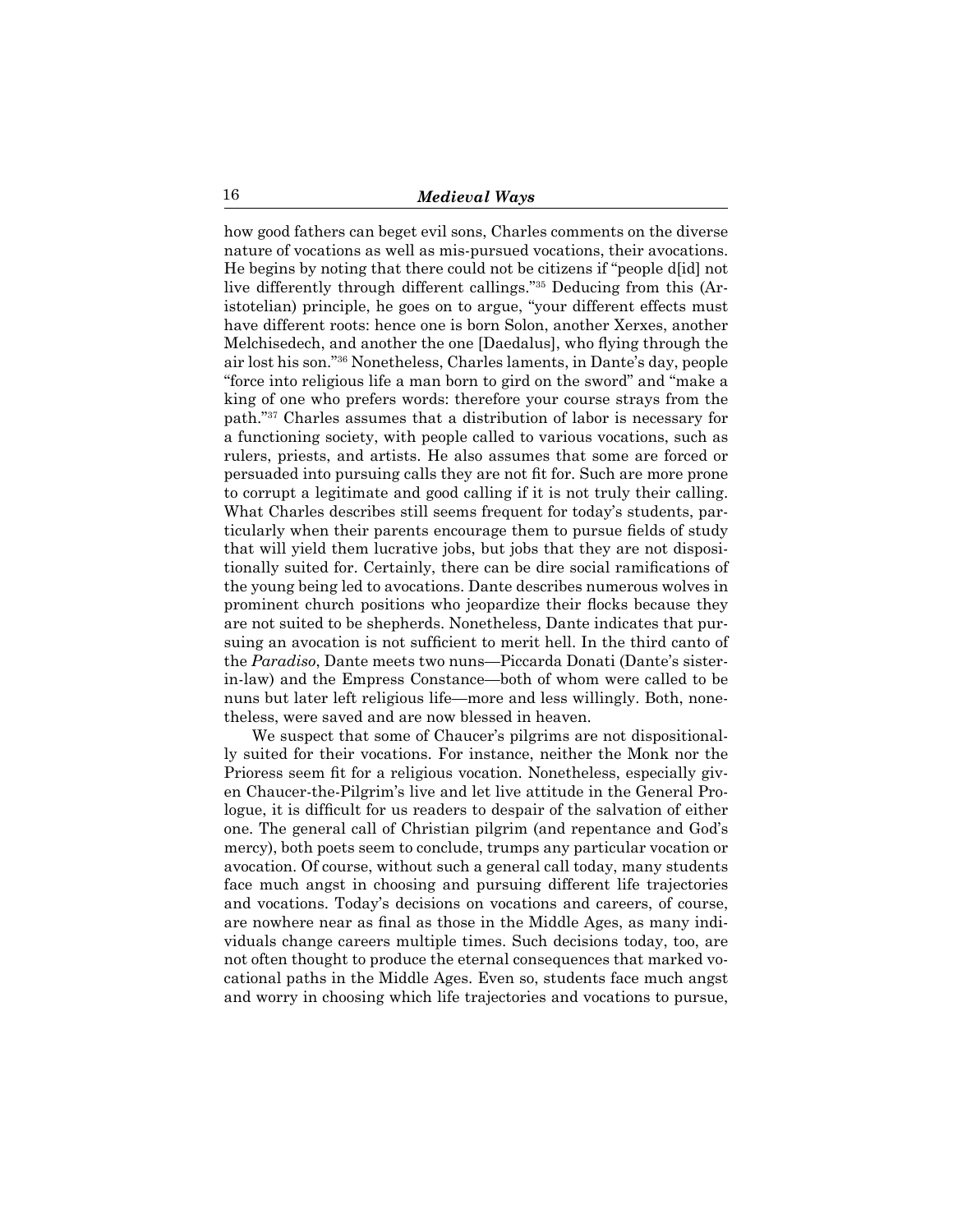especially in tumultuous social and economic climates. Mental health concerns are gaining increasing attention on college campuses, as students seem to be struggling, in part, with handling these pressures.

Likewise, once students graduate and enter the "real world," we can also consider the results of their vocational choices. As mentioned before, examples abound of individuals who are in careers and professions that do not fit their dispositional characteristics<sup>38</sup> or their sense of purpose. Many may look back on their college experiences and lament the choices made there that set them on this particular life trajectory. Such examples of unfulfilling and/or poorly-chosen vocations should increase our urgency in guiding students through this thought-process during their college years. This urgency drives Clydesdale's call for the creation and cultivation of exploration of vocation programs on today's college and university campuses. In contributing to Clydesdale's call, we offer that looking to the past, particularly to the Middle Ages, can provide students and other stakeholders on campuses additional, nuanced ways in which to consider and reflect upon these urgent and critical considerations of vocations. Whereas we have focused on the Western Christian Middle Ages, explorations and intersections of other cultures' conceptions of vocation can also be fruitful. Clydesdale notes from his research that "Coursework was the most direct avenue for introduction of purpose exploration texts" for students to consider.39 Dante and Chaucer, along with poets of other cultures and ages who vibrantly portray vocational issues, have much to say regarding life trajectories and career-choices for today's undergraduate students, and it is worth considering their reflections on this momentous subject, if only as a means of encouraging students to recognize their own, possibly implicit, conceptions of vocation.

#### **Notes**

<sup>1</sup> Tim Clydesdale, *The Purposeful Graduate: Why Colleges Must Talk to Students about Vocation* (Chicago: University of Chicago Press, 2015), 25.

2 Ibid., xvi.

<sup>3</sup> Much has been written concerning this dualism in American higher education, particularly in the early decades of the 20th century. For representative accounts of this debate, see Alexander Meiklejohn's *The Liberal College* (1920), *Freedom and the College* (1923), and *The Experimental College* (1932), and John Dewey's *The Problems of Men* (1946).

4 Clydesdale, *The Purposeful Graduate*, xvi.

5 Richard Arum and Josipa Roksa, *Academically Adrift: Limited Learning on College Campuses* (Chicago: University of Chicago Press, 2010).

6 Richard P. Keeling and Richard H. Hersh, *We're Losing Our Minds: Rethinking American Higher Education* (New York: Palgrave Macmillan, 2011).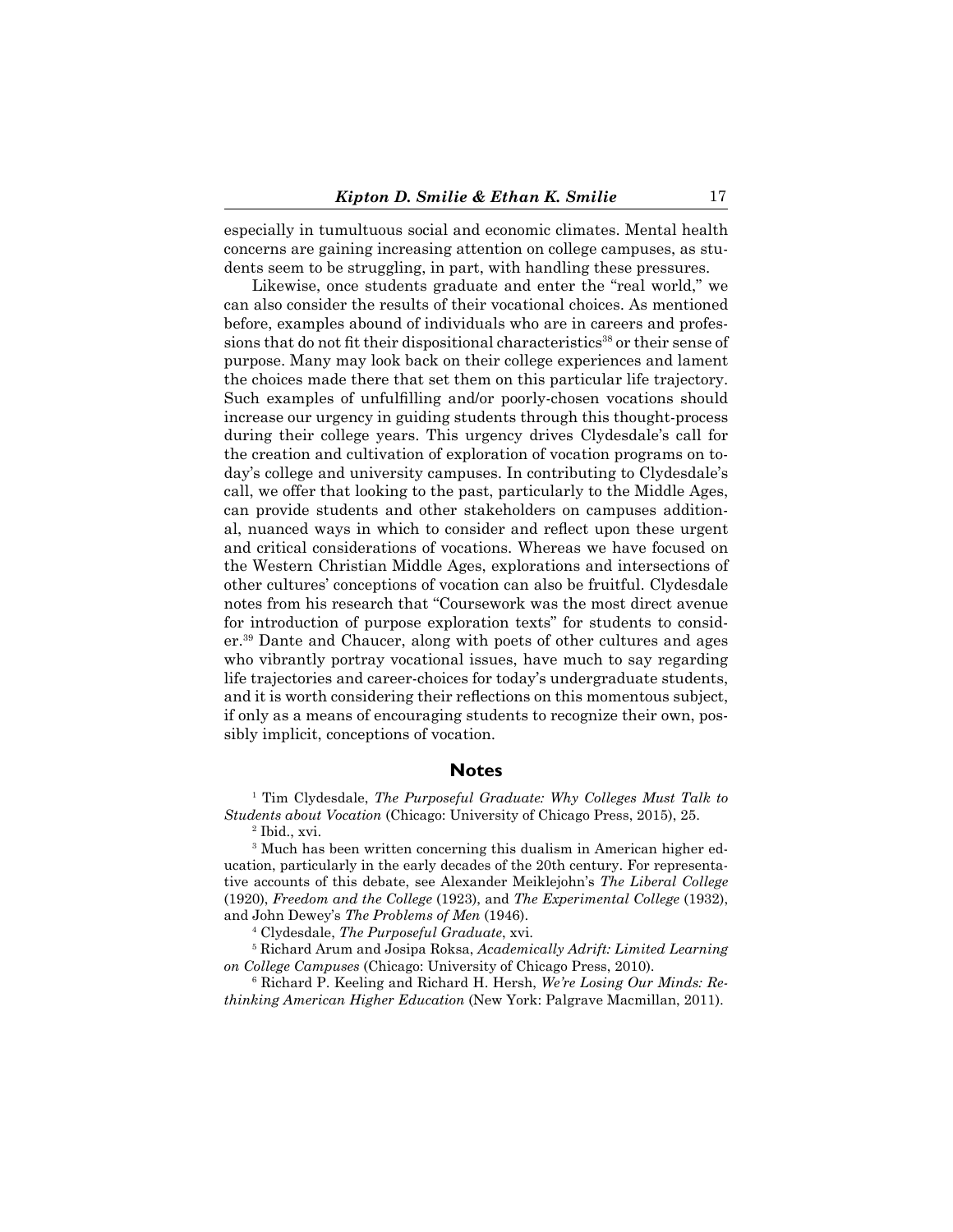7 Andrew Delbanco, *College: What It Was, Is, and Should Be* (Princeton, NJ: Princeton University Press, 2014).

8 Alexander W. Astin, Helen S. Astin, and Jennifer A. Lindholm, *Cultivating the Spirit: How College Can Enhance Students' Inner Lives* (San Francisco: Jossey-Bass, 2010).

9 Clydesdale, *The Purposeful Graduate*, 3.

<sup>10</sup> Ibid., xvii.

11 Ibid., 218.

12 Ibid., 97.

13 Ibid., 98.

14 William C. Placher (ed.), *Callings: Twenty Centuries of Christian Wisdom on Vocation* (Cambridge: Eerdmans, 2005), 3, 9-10, begins his anthology of texts discussing Christian conceptions of vocation with just such a claim: "One reason to read passages on vocation from the history of Christianity is thus to encounter a range of different options," including those that "challenge present assumptions" and that enable us to "gain richer perspectives on our own time."

<sup>15</sup> Though, as we argue below, the western medieval world was more unified in its conception of vocation than we are today, variance of opinions certainly existed. For a good overview of such thinking, see Section 2 of Placher (ed.), *Callings*.

16 Chaucer, *Canterbury Tales*, I.2847-8. All quotations of the *Canterbury Tales* are from Larry D. Benson (ed.), *The Riverside Chaucer* (Boston: Houghton Mifflin, 1987) and are cited by fragment and line numbers.

17 Dante, *Inferno*, 1.1-3. Translations of the *Divine Comedy* are Robert M. Durling's: *The Divine Comedy of Dante Alighieri* 3 vols. (New York: Oxford University Press, 1996-2011).

18 Chaucer, *Canterbury Tales*, I.1-18.

19 Delbanco, *College*, 148.

<sup>20</sup> Clydesdale, *The Purposeful Graduate*, 21.

21 Ibid., 172.

22 Ibid., 204.

<sup>23</sup> For a comprehensive examination of the particular vocations depicted in the General Prologue (and Chaucer's criticisms of them), see Jill Mann, *Chaucer and Medieval Estates Satire: The Literature of Social Classes and the General Prologue to the Canterbury Tales* (Cambridge: Cambridge University Press, 1973).

<sup>24</sup> For a discussion of the malleable and permeable boundaries between the three estates in the Tales, see Peggy Ann Knapp, *Chaucer and the Social Contest* (New York: Routledge, 1990).

25 Chaucer, *Canterbury Tales*, I.500-2.

<sup>26</sup> For a clear and detailed examination of Dante's critique of the abuses of religious vocation as well as Dante's conception of his own poetic and prophetic vocation, see Nick Havely, *Dante and the Franciscans: Poverty and the Papacy in the "Commedia"* (Cambridge: Cambridge University Pres, 2004).

<sup>27</sup> Dante, *Inferno*, 7.37-39.

28 Ibid., 7.46-48